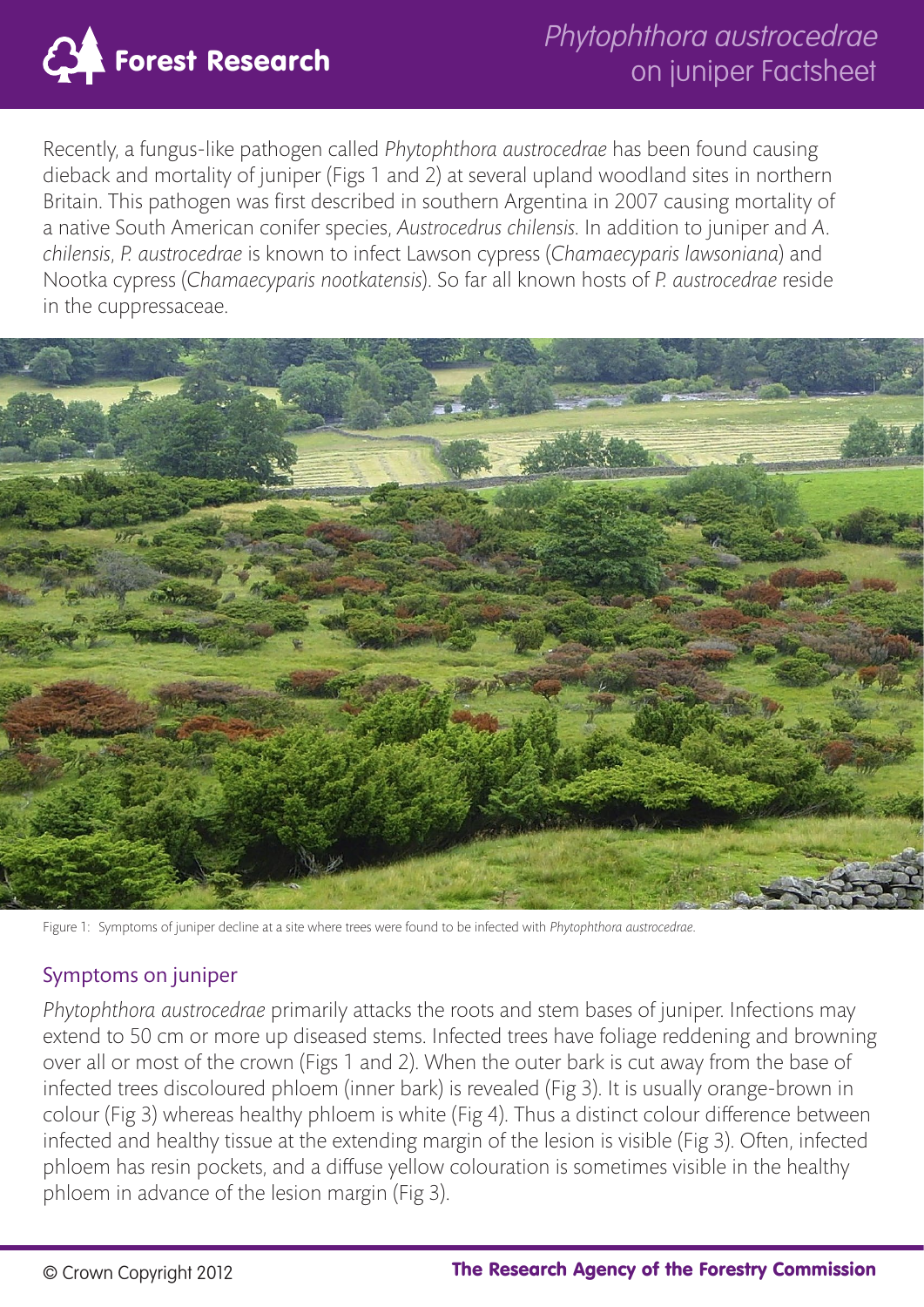# Phytophthora austrocedrae on juniper Factsheet

Scattered dieback of shoots or individual branches of juniper may also be observed (Fig 5a). Again, cutting away outer bark at the base of affected shoots and branches may reveal orange-brown infected phloem (Fig 5b).



Figure 2: Juniper infected with *Phytophthora austrocedrae* at the stem base.



Figure 3: Basal lesions on juniper infected with *Phytophthora austrocedrae*. Outer bark has been cut away to reveal diseased phloem. H indicates healthy phloem; D indicates infected; LD indicates live-dead junction with tongue of infection extending into the healthy tissue. Box indicates good section for sampling.



Figure 4: Outer bark has been cut away to reveal healthy white phloem of juniper.



Figure 5: Juniper with dieback of a single branch (a), and aerial branch lesion caused by *Phytophthora austrocedrae* (b).